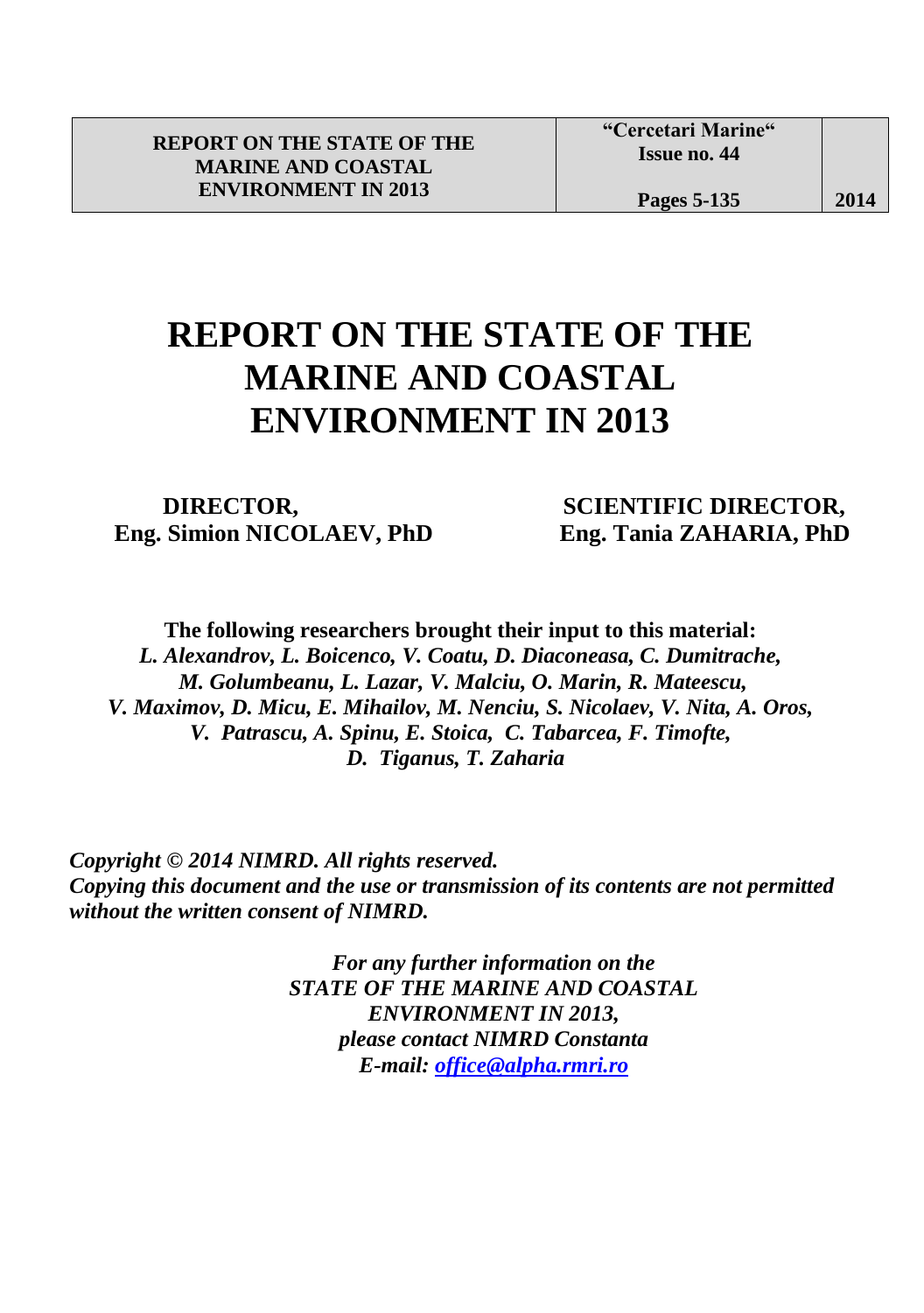



## **CONTENTS**

 **1. Marine protected areas** *(V. Nita, M. Nenciu,T. Zaharia, A. Spinu)* 1.2. Marine habitats *(V. Nita, D. Micu, T. Zaharia)*  **2. State of marine ecosystems and marine living resources.** 2.1. State of Black Sea waters 2.1.1. Physical indicators Sea state *(E. Mihailov)* Temperature *(E. Mihailov)* Water masses *(E. Mihailov)* Upwelling phenomena *(E. Mihailov)* 2.1.2. Physical-chemical indicators Transparency (*L. Lazar)* Salinity(*L. Lazar)* pH (*L. Lazar)* Dissolved oxygen (*L. Lazar)* 2.1.3. Eutrophication indicators **Nutrients**  Phosphates (*L. Lazar*) Nitrates (*L. Lazar*) Silicates (*L. Lazar*) Chlorophyll *a* (*L. Boicenco*) 2.1.4. Contamination indicators Heavy metals (*A. Oros*) Total Petroleum Hydrocarbons (*D. Tiganus*) Polycyclic Aromatic Hidrocarbons (*D. Tiganus*) Organochlorine pesticides (*V. Coatu*) Marine environment radioactivity (*V. Patrascu)* Microbiological load (*E. Stoica*) 2.2. State of the ecosystem and marine living resources. 2.2.1. State of the littoral and coastal zone Coastal processes (*A. Spinu*, *D. Diaconeasa*) Sea level (*V. Malciu*) 2.2.2. State of the marine ecosystem Phytoplankton (*L. Boicenco*). Algal blooms (*L. Boicenco*) Zooplankton (*F. Timofte, C. Tabarcea*) Phytobenthos (*O. Marin*) Zoobenthos (*C. Dumitrache*)  **3. State of marine fish stocks** 3.1. Marine living resources indicators (*V. Maximov*)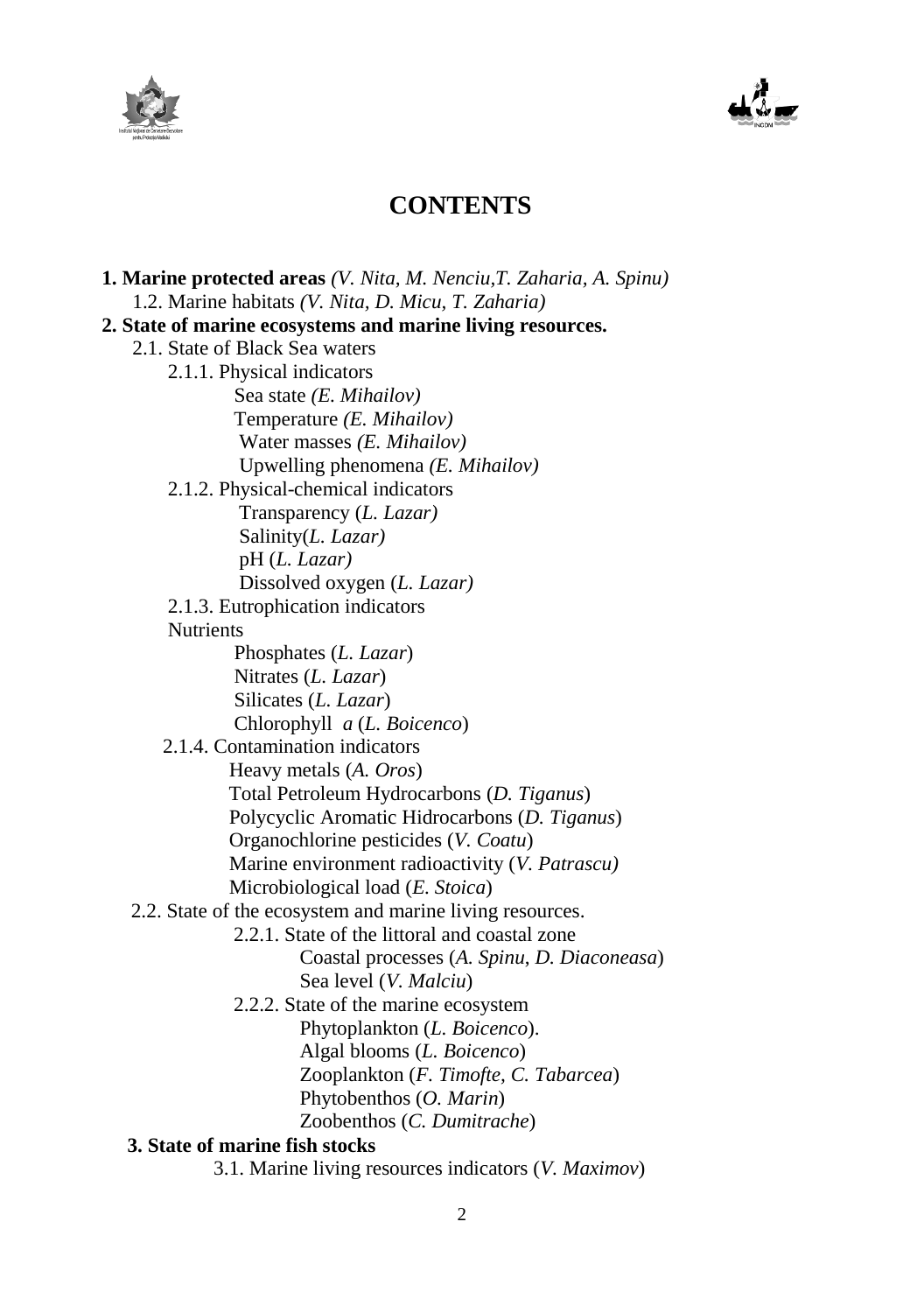



 3.2. Measures for solving critical issues (*S. Nicolaev*, *V. Maximov*)

- **4. Integrated Coastal Zone Managemeent** *(M. Golumbeanu, S. Nicolaev)*
- **5. Maritime Spatial Planning** *(L. Alexandrov, M. Golumbeanu,*

 *G. Radu, A. Spinu )*.

**6. Anthropogenic pressures** (*R. Mateescu*)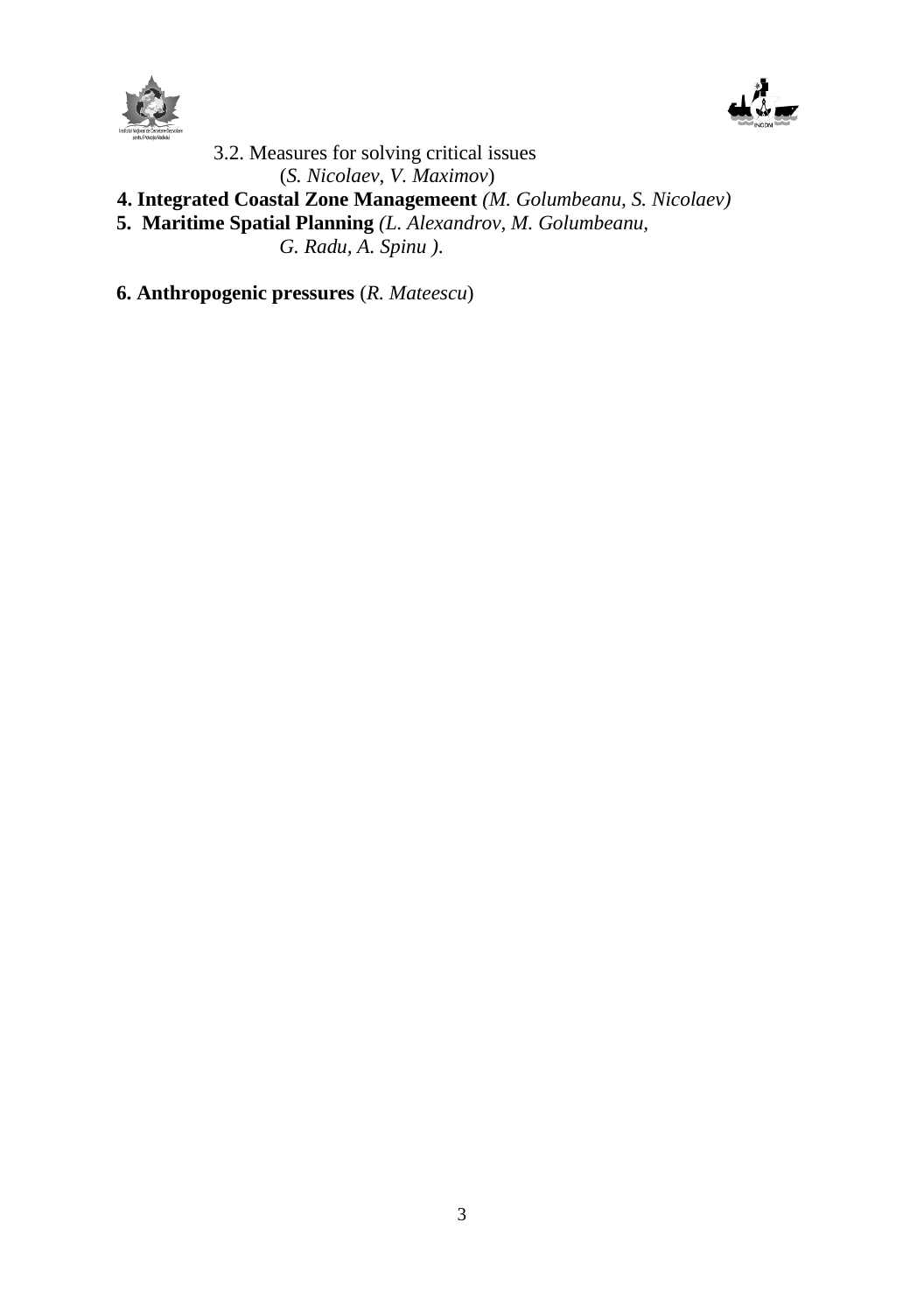



## **SUMMARY**

he **Report on the State of the Marine And Coastal Environment in 2013** is a complex work, summing-up the result of a large team of experts The Report on the State of the Marine And Coastal Environment in 2013 is a complex work, summing-up the result of a large team of experts from NIRDEP - NIMRD "Grigore Antipa"Constanta. It is an overview of the current status of the Romanian Black Sea ecosystem, structured on chapters and substantiated by the most novel scientific data available.

The state and evolution trends of the marine and coastal environment in the **Vama Veche - 2 Mai Marine Littoral Aquatory (ROSCI0269,** under NIMRD's custody) continued to be monitored in 2013, from the physical, chemical and biological point of view. No extraordinary events, likely to modify/alter marine habitats, were recorded within the Vama Veche - 2 Mai Marine Littoral Aquatory area. The monitoring of the marine environment did not point-out any alarming parameters concerning species and habitats in the reserve. No particular issues were reported in the relationship with tourists in the beach area of the reserve, nor with local authorities, who were supportive with the custodian.

The **monitoring of marine habitats** in 2013 was made by NIMRD within the project "Services for monitoring the conservation state of Community interest marine species and coastal and marine habitats in Romania" (financed through the Environment Sectoral Operational Program), in compliance with the European Commission's requirements for reporting based on Article 17 of the Habitats Directive.

The evolution of the main **hydrological indicators** at the Romanian coast and on the Romanian coastal shelf was determined, in 2013, based on the observations and measurements of parameters such as: sea state; seawater temperature, from the network comprising 35 stations located in the Sulina - Vama Veche area.

The **sea state** is a result of waves higher than 1 m. From this perspective, in 2013, the sea state was smooth in June (8.89%) and December (8.60%), with wind waves, and moderate during the other months (except for July and October, with a maximum of 33.33% and 40.22%, respectively). The maximum sea state on the Beaufort scale was 5-7 (maximum wave height 3.1 m) and was recorded in October 2013.

**Seawater temperature** in Constanta in 2013 was 1.13°C higher as compared to the reference period (1959 - 2012).

Three typical **water masses** were identified in the Western Black Sea in 2013: the upper quasi-homogeneous layer (UQL), cold intermediate layer (CIL) and the seasonal thermocline. During the warm season (August), the cold intermediate layer reaches depths beyond 30 m.

In spring-summer, an **upwelling** process was recorded in the coastal area with a duration of 24 days, caused by prevalent western and south-western winds. The surface seawater temperature dropped by 6.7°C in 24 hours. Satellite images also caught intensive algal blooms phenomena in mid June, in the north-western corner of the Black Sea.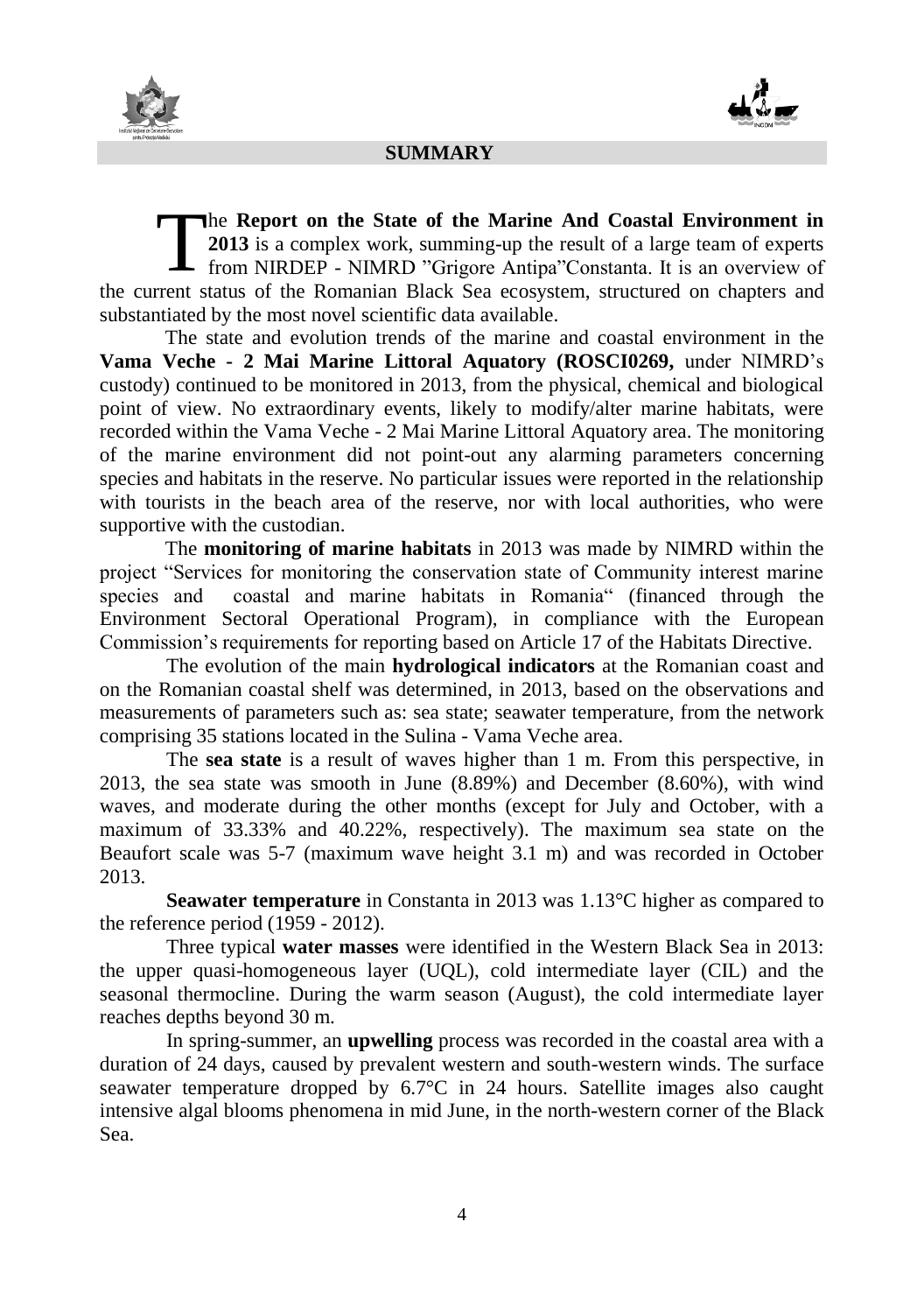



The **physical-chemical indicators** investigated in 2013, with the aim of monitoring the quality of transitional, coastal and marine waters of the Romanian Black Sea coast, were obtained as a follow-up of analyzing 144 waters samples from the surface and the water column (0-50 m). The main physical-chemical and state indicators which characterize and regulate the eutrophication level were analyzed, namely: transparency, salinity, pH, dissolved oxigen, inorganic nutrients.

The **seawater transparency** values in 2013 emphasized the high variability range of marine waters, which, in the north, are still under the influence of river input. The salinity of surface waters framed within the specific variability range of the Romanian Black Sea waters, being mainly influenced by freshwater river input, lower in the summer of 2013, and water mass mixing phenomena, more intense in spring.

During the studied period, the surface layer waters of the Romanian coast were well **oxigenated** in all three water bodies. In the water column, there were values below the allowed limit (80%), both for the ecological state and the human activity impact area in Order 161/2006. No anoxia phenomena were recorded. The **pH** of Romanian Black Sea waters recorded normal values.

**Phosphate concentrations** in Romanian Black Sea waters recorded, during 2013, values close to the reference period of the 1960s. **Nitrate** concentrations continued to drop, recording the lowest mean historical value during 1976-2012. **Silicates** recorded low values, with higher concentrations in the Danube influence area and in the water column. In coastal waters, the influence of the Constanta South Waste Water Treatment Plant is felt in what concerns nutrients, which generally recorded concentrations exceeding the natural variability range of Romanian Black Sea waters. Overall, the trend at the Romanian coast is of decreasing river and nutrient input.

The distribution of **heavy metals** in marine waters, sediments and mollusks along the Romanian coast pointed-out some differences between various sectors of the coast, generally higher concentrations being recorded in coastal zone subjected to anthropogenic pressures (harbors, waste water discharges), as well as in the marine zone under the direct influence of the Danube.

In 2013, the mean values of **Total Petroleum Hydrocarbons (TPH)** in the analyzed environmental components (water and sediments) were within the variation limits of the period 2010-2012, timeframe with a decreasing contamination trend compared to 2006-2009.

The **Polycyclic Aromatic Hidrocarbon (PAHs)** pollution level in water in 2013 is significantly lower compared to the period 2006-2007 and continues the decreasing trend of PAH concentrations of recent years (2008-2012). The low values of the total toxicity equivalent of benzo[a]pyrene -Total  $B(a)P_{eqv}$  ( $\mu g$  l<sup>-1</sup>) - and the benzo[a]pyrene concentrations determined, not overtaking the maximum allowable limit of 0.05 ( $\mu$ g l<sup>-1</sup>) set by the EC Regulation no. 208/2005, point-out a low likely and potentially carcinogenic Polycyclic Aromatic Hidrocarbon contamination in all water samples.The quality assessment of Romanian Black Sea sediments for 2013 revealed that 31% of sediments are chronically polluted - contaminant concentrations are at levels at which there is an unacceptable risk for likely chronical long term effects in marine species - red - and 19% moderately polluted - green. The indices calculated in order to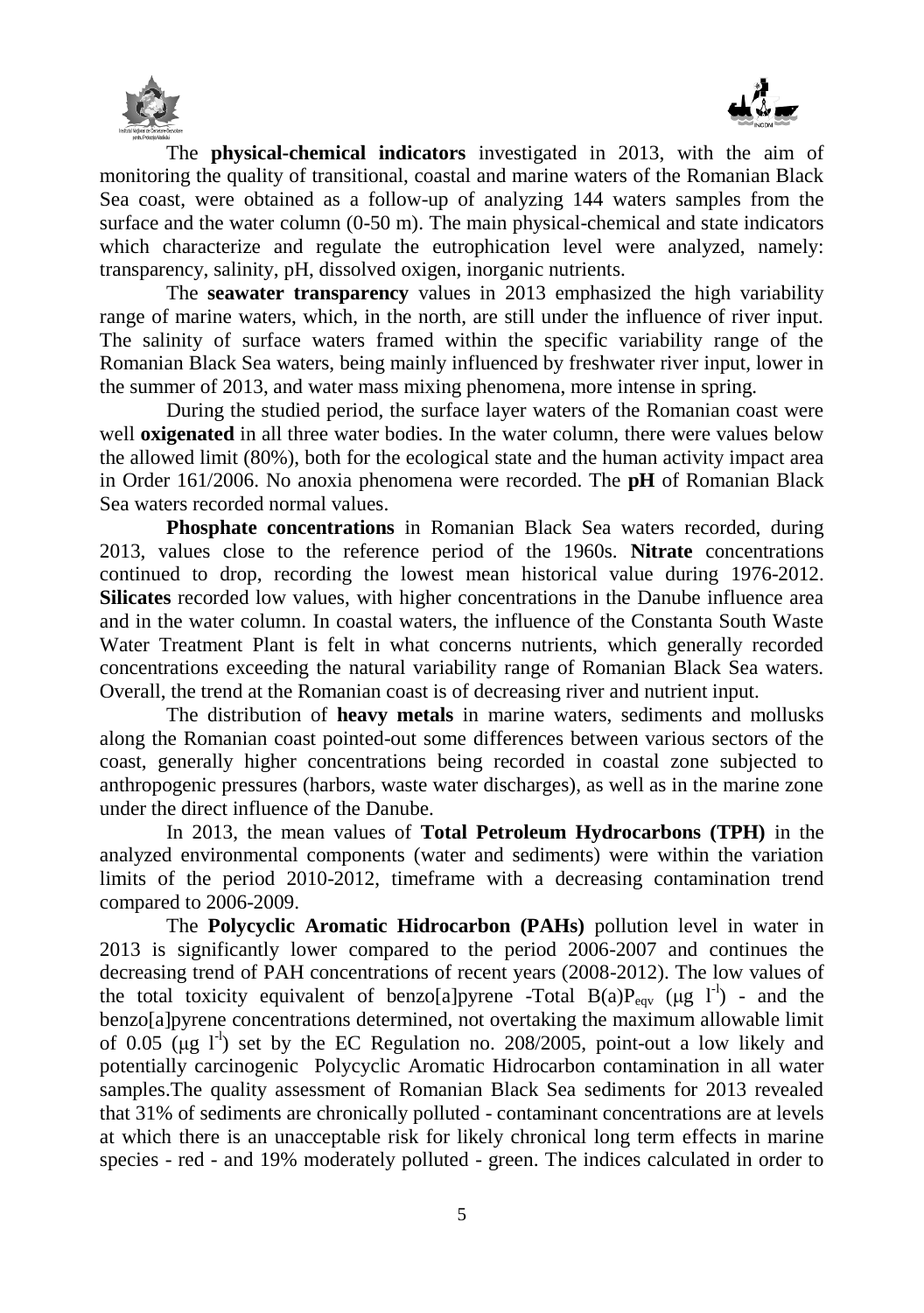



 $\overline{a}$ identify pollution sources show oil pollution in two stations in the northern part of the Romanian coast and pyrolitic pollution in the Constanta South 5 m station (influence area of the waste water treatment plant).

Concerning **organochlorine pesticides**, in 2013, Romanian littoral waters were dominated by HCB and lindane, while in sediments higher concentrations were measured for several compounds in the Gura Buhaz and Costinesti areas. The bioaccumulation of organochlorine pesticides was more severe in the species *Mitylus* and *Rapana*. Frequent overtakings of the threshold values proposed for defining the Good Environmental Status of water were recorded both in the northern and southern sectors, while in sediments - especially in the northern area.

The results of the **radioactivity** of the marine environment components were achieved within the project BS ERA NET 041 "Radiation background of Black Sea coastal environment (RACE)" and were included for the first time in the Report on the State of the Marine and Coastal Environment. The activity level of tritium in seawater is, on average, below 10 UT, being largely influenced by river and rainfall input. Marine processes act as homogenizing and reducing factors, diminishing the impact of radioactivity off the Danube mouths, from north to south and from shore towards the offing. The constant values of the marine environment are close to the natural radioactivity background and do not pose any threat to the environment and human health. The activity of tritium in seawater measured for 2012 and 2013 ranged between 3-28 UT, pointing-out the freshwater input. These values are almost half of those measured 17 years ago and are comparable with values recorded in rainfall. The southern part of the coast, even to the Bulgarian-Turkish border, is relatively more homogeneous both at surface, and in the water mass (depth 20 m), a mean value of 6.5 UT being measured. The organically bound tritium (in fish) recorded a level comparable with that of the water. The mean C-14 activity measured in seawater was  $0.25$  Bq/gC, within the normal environmental background limits. The K-40 natural radionuclude is present in marine living resources with values ranging between 45-270 Bq/kg fw, its content depending on the specificities of each organism. The Cs-137 fision product recorded values between 0.2-1.3 Bq/kg fw in marine living resources, well below the threshold for food consumption. In sediments, Cs-137 occurred at a level ranging between 1-5 Bq/kg dry weight. Relatively higher values were recorded in wet sediments, which may reach dry land under the action of waves and winds. The dose rate of ionizing radiations measured in the coastal zone recorded values ranging between 33- 198 nSv/h (within the range of the local natural radiation background), being lower in the beach area. There is an increasing trend northwards, and values up to 200nSv/h can be encountered on areas covering maximum 1-2 sqm on the Chituc Levee, the main input being the natural radionuclides (Ra-226) carried by the richer river sediments.

The **microbiological load**, a state indicator of contaminants in the marine environment, was good in the southern part of the Romanian Black Sea during 2013; the concentrations of enteric bacteria [total coliforms (TC), faecal coliforms (FC), faecal streptococci (FS)] were generally found varying below the limits of the National Regulations and EC Bathing Water Directive and the values indicating the level of faecal pollution of bathing seawater.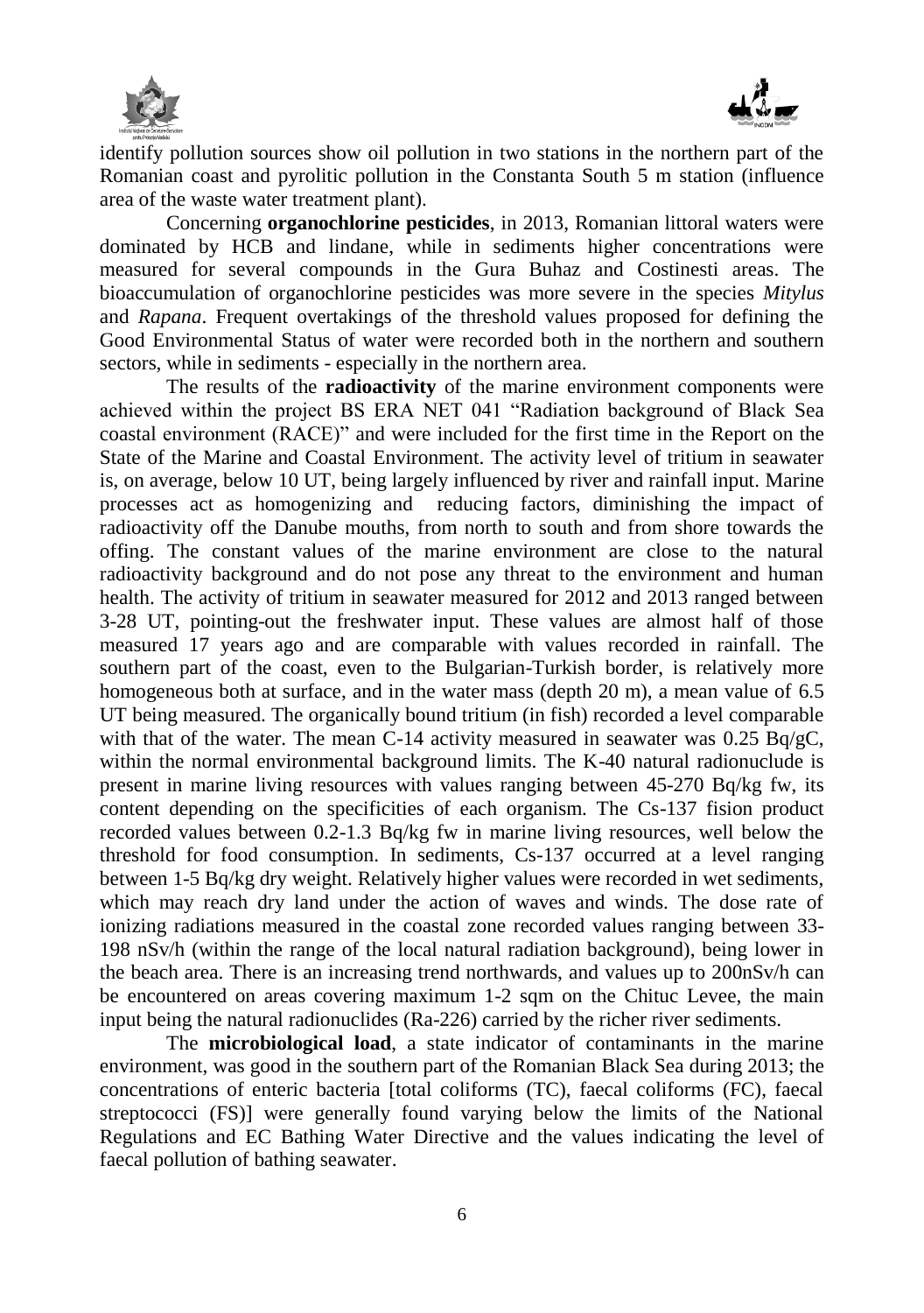



**Coastal processes** were also monitored. For the northern shoreline, accumulation areas covered  $\sim$  91 ha, while erosion areas  $\sim$  120 ha. Shoreline advancement on distances  $> 10$  m was recorded on  $\sim$  24% of the total length, shoreline retreat by  $> 10$  m on  $\sim 30\%$ , the remaining shoreline (46%) being in dynamic balance, as the shoreline retreated or advanced by less than  $+/-10$  m. Concerning the southern part of the Romanian Black Sea coast, during 30 September - 2 October 2013, the hydrometeorological conditions amplified and wind blew with a speed beyond 10 m/s, with maximum speeds up to 30 m/s, especially from the N, E and NW. Under such severe circumstances, the cliffs were affected in the southern part of the Romanian coast, as land slides, collapses and torrent formation occurred.

**Sea level**, as one of the coastal zone state indicators, was characterized in 2013 by the occurrence of high levels, above the 1933-2012 multiannual mean. The 2013 mean was the third highest annual value recorded during 1933-2013.

Overall, 2013 was characterized by a poor development of the **phytoplankton** community, the annual mean of the phytoplankton amounts in the surface horizon  $(39.67 \cdot 10^3 \text{ cells} \cdot \text{l}^{-1}$  and 0.37 g⋅m<sup>-3</sup>) being smaller than the mean values recorded in 2012  $(82.84 \cdot 10^3 \text{ cells} \cdot l^{-1} \text{ and } 0.40 \text{ g} \cdot \text{m}^{-3}).$ 

In 2013, five species recorded values higher than one million cells per liter, more than in 2012 (three species), but fewer compared to 2010 (8 species). Among these, the species *Skeletonema costatum* recorded the maximum density in the shallow waters of Mamaia  $(4 \cdot 10^6 \text{ cells} \cdot l^{-1})$  in February.

In 2013, the total **zooplankton** was dominated by the fodder component, which recorded mean densities and biomasses higher than the past years. From the qualitative point of view, in summer, the dominant group were copepods, followed by cladocerans. The copepods *Acartia clausi*, *Oithona davisae*, *Oithona similis* and *Centropages ponticus*, the cladocerans *Penilia avirostris, Pseudevadne tergestina* and *Evadne spinifera*, the appendicular *Oikopleura dioica* and the chaetognathe *Parasagitta setosa* were constantly present in the analyzed samples. Among alien species, the ctenophores *Mnemiopsis leidyi, Beroe ovata* and the copepod *Oithona davisae* were documented.

Based on the qualitative analysis, in summer 2013, 23 **phytobenthos** taxa were identified. Phanerogam plant associations are considered ecological niches highly important for the marine ecosystem. At the Romanian coast the following marine phanerogams are encountered: the *Zostera noltei* monospecific plant association (north - Navodari, south - Mangalia), the *Zostera noltei - Stuckenia pectinata* plant association (in Navodari), as well as areas covered by *Zannichelia palustris* (species documented during the 2013 summer season in the extreme south, in Vama Veche). The fresh biomass for *Zostera noltei* in Mangalia, on the meadow covering the seabed between 1-3 m, was similar to the previous year, being an indicator of the fact that the regeneration of the species is continuous. The *Cystoseira barbata* meadows continue the regeneration process documented in recent years (tall specimens, high fresh biomasses, especially in the deeper horizons 2-3 m. However, the species remains very sensitive to anthropogenic activities. As a follow-up of the quantitative analysis of the samples collected from the Romanian coast in 2013, the clear prevalence of perennial sensitive species, indicators of a higher ecological quality areas, with a higher species diversity, in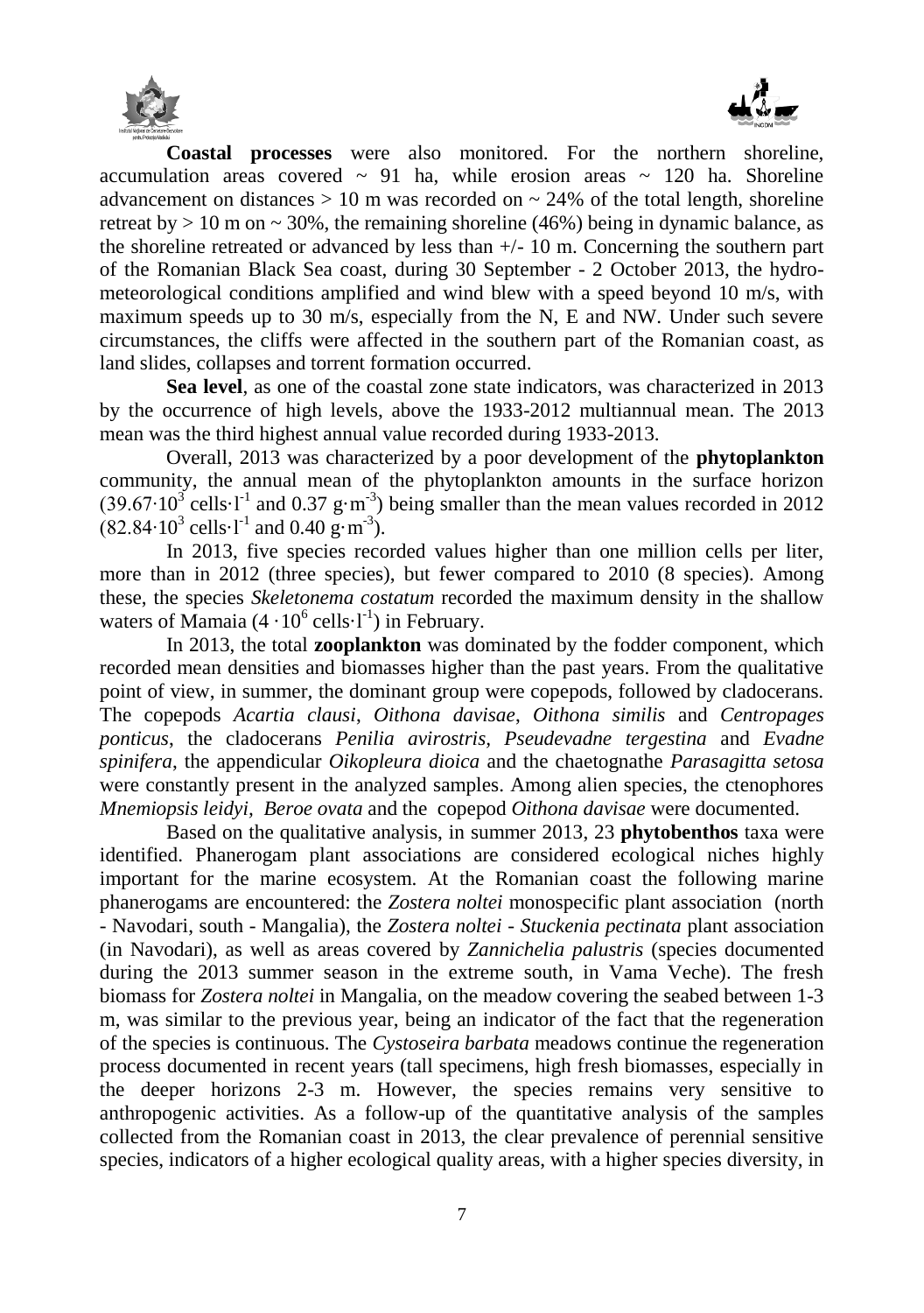



 $\overline{\phantom{a}}$ the southern part of the littoral was recorded, while opportunistic species were dominant in the north. During the 2013 summer season, the photophilic associations *Cladophora vagabunda - C. sericea*, *Ulva* ssp. - *Ceramium* ssp. were frequent. These were the species forming the algal deposits washed-out on shore during the summer season.

**Zoobenthos**, as eutrophication status indicator, still showed a constant evolution, in terms of species diversity. The qualitative assessment in all monitored areas (Sulina- Vama Veche) has led to the record of 56 macrozoobenthic species, the faunistic array keeping the characteristics of previous years. In 2013, a higher diversity was recorded in the coastal waters of the central and southern part of the coast, where 26 and 35 macrozoobenthos species, respectively, were identified, compared to 2012. The multiannual evolution in the number of species present in the Romanian water sectors showed a slight, but continuous tendency towards qualitative balancing. Along the entire Romanian Black Sea coast (Sulina - Mangalia), the quantitative distribution of macrozoobenthos was heterogeneous, with the highest densities and biomasses being concentrated in the Cazino Mamaia area, with means of 10,000 ind/m<sup>2</sup> and 392  $g/m^2$  in shallow waters, on sandy substrate.

In 2013, in the Romanian marine sector, the **fishing industry** practiced by fishermen was done in two ways: active fishing gear with coastal trawler vessels, made at depths of 20 m, and fixed fishing gear, practiced along the coastline in 20 fishing points, located between Sulina and Vama Veche, in shallow waters (3-11 m pound nets), but also at 20-60 m depths/gillnets and long lines. The population structure indicates, as in previous years, the presence in the catches of a greater number of species (over 20), in which the mainstream belonged to small species (sprat, anchovy, whiting, goby), as well as to the larger ones (turbot and Danube shad). As in previous years, the low share of some species, such as: dogfish, horse mackerel, mullet, bluefish, but also the occurrence as isolated specimens of blue mackerel and bonito were reported. The fishing effort continues the trend of reduction reported since 2000. After a decreasing trend during 2002-2010, when it dropped from more than 2,000 t, in 2002, to 1,390-1,940 t, during 2003-2006, and below 500 t during 2007 - 2009, reaching a minimum value in 2010/258 t, in the past years the total catch has had an increasing trend, namely 568 t, in 2011, 835 t, in 2012, and 1,711 t, in 2013 (more than 100% higher than the previous year).

The **Integrated Coastal Zone Management (ICZM)** is one of the significant components of the Marine Strategy. International cooperation within an EU context in the frame of sharing knowledge and experiences is a great help in the development of the Romanian ICZM program and the preparation of an adaptive coastal response to anticipated impacts of climate changes. The  $17<sup>th</sup>$  ICZM Advisory Group Meeting (11-12) September 2013) was organised according to the Work Programme of the Black Sea Commission. Consequently, were presented the National Reports of the Black Sea riparian countries, as well as the progress of the PEGASO Black Sea CASEs, *Black Sea CASEs progress - Romania CASE; Ukraine CASE; Georgia CASE.* Therefore, has been developed **a core set of indicators** that are instrumental in measuring the implementation of ICZM policies and programmes. PEGASO partner Black Sea Commission Permanent Secretariat called ICZM National Focal Points (NFP) to